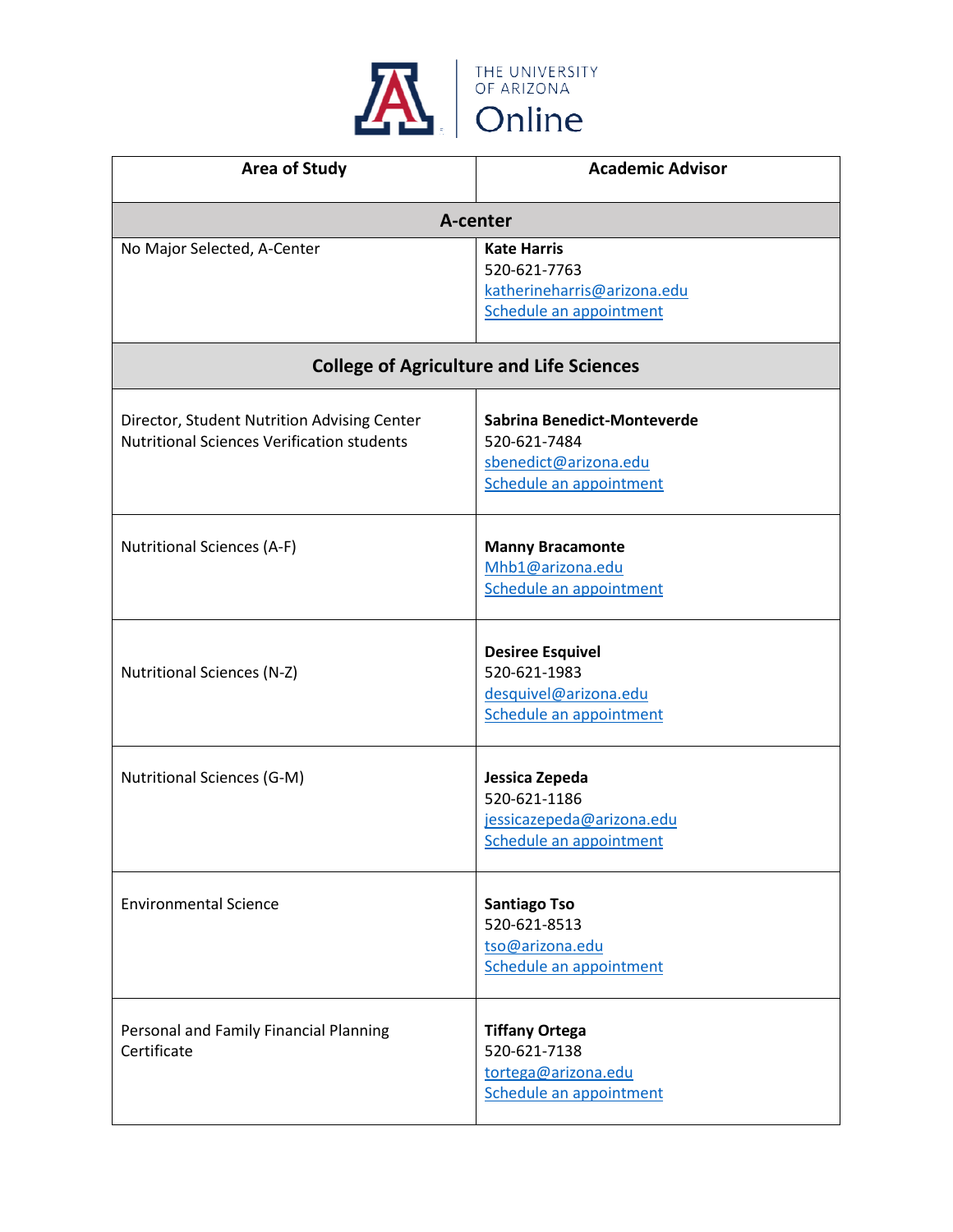| <b>College of Architecture, Planning and Landscape Architecture</b>                                                                                                                                        |                                                                                                 |
|------------------------------------------------------------------------------------------------------------------------------------------------------------------------------------------------------------|-------------------------------------------------------------------------------------------------|
| Newly admitted student SASS:<br>College of Architecture, Planning and Landscape<br>Architecture (all majors)                                                                                               | <b>Sofia Meckler</b><br>sofiameckler@arizona.edu<br>Schedule an appointment                     |
| Sustainable Built Environments                                                                                                                                                                             | Sean Kramer-Lazar<br>520-621-6751<br>sikrame@arizona.edu<br>Schedule an appointment             |
| <b>Area of Study</b>                                                                                                                                                                                       | <b>Academic Advisor</b>                                                                         |
| <b>College of Applied Science &amp; Technology</b>                                                                                                                                                         |                                                                                                 |
| Interim Director, Academic Advising                                                                                                                                                                        | <b>Brittany Gordon</b><br>520-255-5973<br>brittanygordon@arizona.edu<br>Schedule an appointment |
| Early Childhood Education, Government & Public<br>Services, Human Services, No Major Selected,<br>Organizational Leadership & Regional Commerce,<br>NDS Military Family and Org Leadership<br>certificates | <b>Jill Hilton</b><br>520-626-1702<br>jkriesel@arizona.edu<br>Schedule an appointment           |
| Cyber Operations, Non-degree seeking Cyber<br>Security, Cyber Defense, Security Computing,<br><b>Information Warfare, Digital Forensics</b><br>Certificates (A-G)                                          | <b>Josette Miranda</b><br>520-458-8278<br>josettelopez@arizona.edu<br>Schedule an appointment   |
| Intelligence & Information Operations                                                                                                                                                                      | <b>Karen Lara</b><br>520-206-5023<br>sakaren@arizona.edu<br>Schedule an appointment             |
| Cyber Operations, Non-degree seeking Cyber<br>Security, Cyber Defense, Security Computing,<br>Information Warfare, Digital Forensics<br>Certificates (Q-Z), Meteorology                                    | <b>Mike Coleman</b><br>520-206-7869<br>mcoleman@arizona.edu<br>Schedule an appointment          |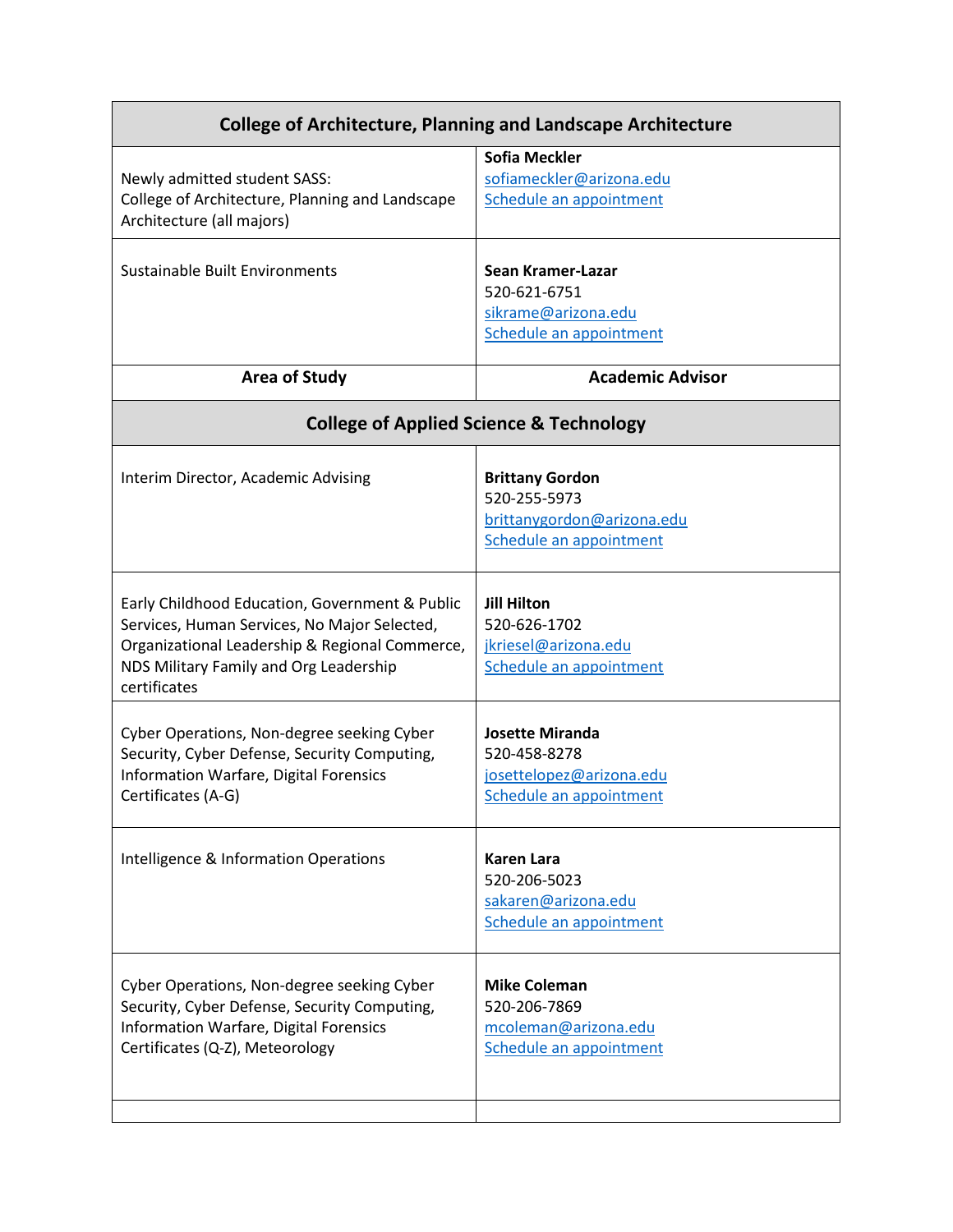| Applied Computing, Administration of Justice,<br>Informatics, Network Operations, NDS Cloud<br><b>Computing Certificates</b>                               | <b>Christina Hornett</b><br>520-621-8219<br>chornett@arizona.edu<br>Schedule an appointment   |
|------------------------------------------------------------------------------------------------------------------------------------------------------------|-----------------------------------------------------------------------------------------------|
| Cyber Operations, Non-degree seeking Cyber<br>Security, Cyber Defense, Security Computing,<br>Information Warfare, Digital Forensics<br>Certificates (H-P) | <b>Meaghan Shaw</b><br>520-621-8441<br>meaghanshaw@arizona.edu<br>Schedule an appointment     |
|                                                                                                                                                            | <b>College of Education</b>                                                                   |
| Learning, Literacy & Leadership                                                                                                                            | <b>Frances Montano</b><br>520-621-7865<br>frances9@arizona.edu<br>Schedule an appointment     |
| Mild-Moderate Disabilities                                                                                                                                 | Jessica Lujan<br>jessicajlujan@arizona.edu<br>Schedule an appointment                         |
| <b>College of Engineering</b>                                                                                                                              |                                                                                               |
| Newly admitted student SASS:<br>College of Engineering (all majors)                                                                                        | <b>Sofia Meckler</b><br>sofiameckler@arizona.edu<br>Schedule an appointment                   |
| Electrical & Computer Engineering                                                                                                                          | <b>Alexis Vasquez</b><br>520-621-6171<br>alexisvasquez@arizona.edu<br>Schedule an appointment |
| Software Engineering                                                                                                                                       | Juliana Lincoln<br>520-621-6725<br>Julianalincoln@arizona.edu<br>Schedule an appointment      |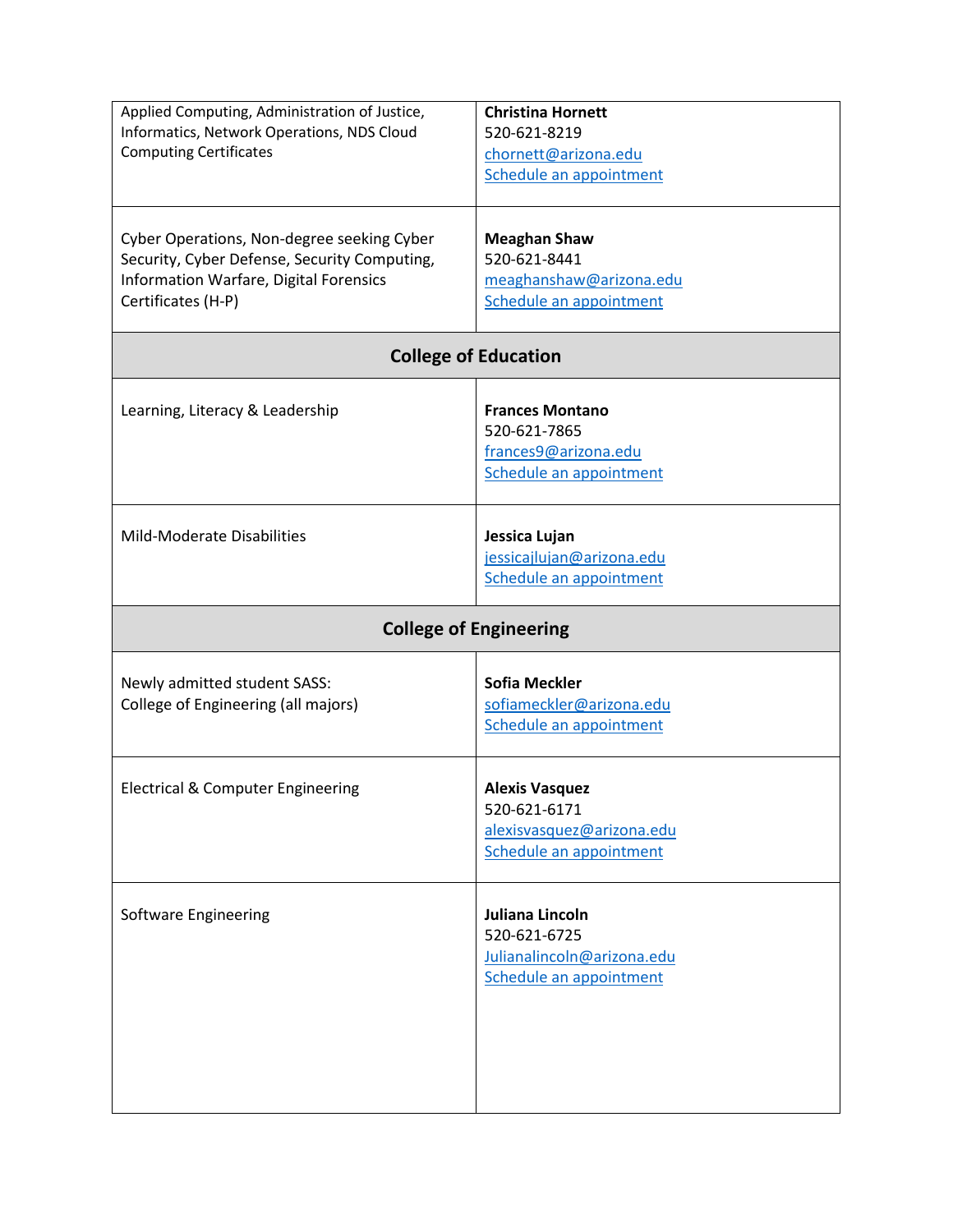| <b>College of Fine Arts</b>                                                                                                                                                                                                      |                                                                                                                                                                                                 |
|----------------------------------------------------------------------------------------------------------------------------------------------------------------------------------------------------------------------------------|-------------------------------------------------------------------------------------------------------------------------------------------------------------------------------------------------|
| <b>Area of Study</b>                                                                                                                                                                                                             | <b>Academic Advisor</b>                                                                                                                                                                         |
| Newly admitted student SASS: College of Fine<br>Arts (all majors)                                                                                                                                                                | <b>Bekah Mumma</b><br>rebekahmumma@arizona.edu<br>Schedule an appointment                                                                                                                       |
| Design: Arts & Practice                                                                                                                                                                                                          | <b>Ashley Rubin</b><br>520-621-2618<br>arubin@arizona.edu<br>Schedule an appointment                                                                                                            |
| <b>Area of Study</b>                                                                                                                                                                                                             | <b>Academic Advisor</b>                                                                                                                                                                         |
| <b>College of Humanities</b>                                                                                                                                                                                                     |                                                                                                                                                                                                 |
| Newly admitted student SASS:<br>College of Humanities (AFAS, Applied Humanities,<br>Spanish, and BGS: H-Z)<br>Newly admitted student SASS:<br>College of Humanities (BGS: A-G)<br>Bachelor of General Studies, Africana Studies, | <b>Joe Embacher</b><br>520-621-8586<br>jembache@arizona.edu<br>Schedule an appointment<br>Kayla Coronado<br>520-621-3772<br>Kaylajvasquez@arizona.edu<br>Schedule an appointment<br>Devyn Royal |
| Spanish (last names A-L)                                                                                                                                                                                                         | 520-621-1048<br>devynroyal@arizona.edu<br>Schedule an appointment                                                                                                                               |
| Bachelor of General Studies, Africana Studies,<br>Spanish (last names M-Z)                                                                                                                                                       | <b>Vanessa Perez</b><br>520-621-1048<br>vanessaperez@arizona.edu<br>Schedule an appointment                                                                                                     |
| <b>Applied Humanities</b>                                                                                                                                                                                                        | <b>Emma Whittaker</b><br>elwhittaker@arizona.edu<br>Schedule an appointment                                                                                                                     |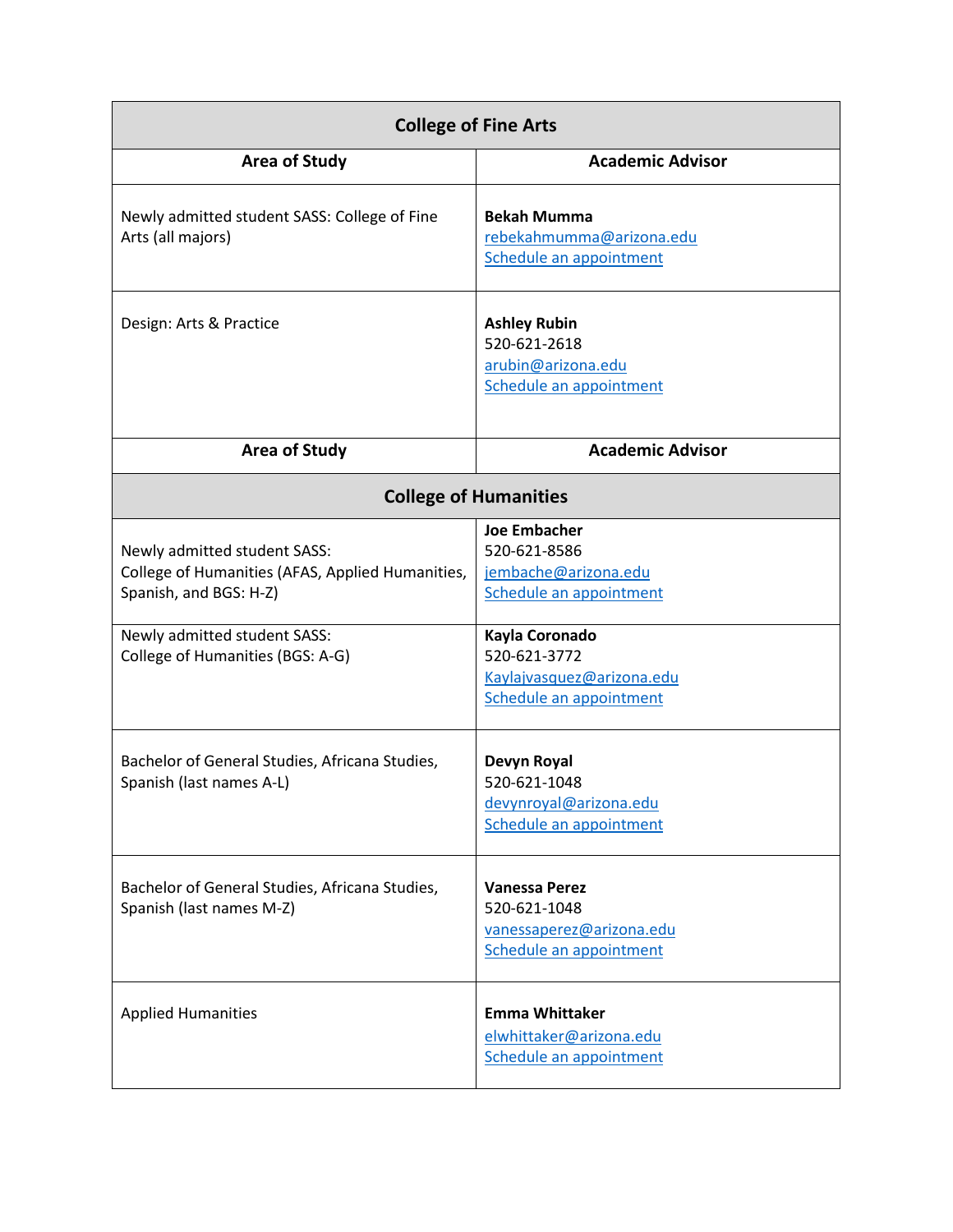| <b>College of Medicine</b>                                                                                                                                                                               |                                                                                       |
|----------------------------------------------------------------------------------------------------------------------------------------------------------------------------------------------------------|---------------------------------------------------------------------------------------|
| Newly admitted student SASS:<br><b>Emergency Medical Services</b>                                                                                                                                        | <b>Diana Silva-Nidez</b><br>disilva@arizona.edu<br>Schedule an appointment            |
| <b>Emergency Medical Services</b>                                                                                                                                                                        | <b>Shannon Scott</b><br>520-626-1187<br>sms8@arizona.edu<br>Schedule an appointment   |
| <b>College of Nursing</b>                                                                                                                                                                                |                                                                                       |
| Nursing (RN-MS)                                                                                                                                                                                          | <b>Heidi Creel</b><br>520-621-3772<br>heidim@arizona.edu<br>Schedule an appointment   |
| <b>College of Social and Behavioral Sciences</b>                                                                                                                                                         |                                                                                       |
| Newly admitted student SASS:<br><b>Social and Behavioral Sciences</b><br>Majors: Care, Health & Society, Geographic<br>Information Systems, Global Media Studies, and<br>Human Rights Practice, Law: A-L | <b>Bekah Mumma</b><br>rebekahmumma@arizona.edu<br>Schedule an appointment             |
| Newly admitted student SASS:<br>Social and Behavioral Sciences<br>Majors: Information Science & e-Society,<br>Philosophy, History, Political Science, and Public<br>Management & Policy, Law: M-Z        | <b>Chrissy Schopf</b><br>cschopf@arizona.edu<br>Schedule an appointment               |
| <b>Area of Study</b>                                                                                                                                                                                     | <b>Academic Advisor</b>                                                               |
| Care, Health & Society, Geographic Information<br>Systems, Global Media Studies                                                                                                                          | <b>Shery Crater</b><br>520-621-9331<br>craters@arizona.edu<br>Schedule an appointment |
| Law                                                                                                                                                                                                      | <b>Sarah Williams</b><br>520-621-6684<br>sjw7@arizona.edu<br>Schedule an appointment  |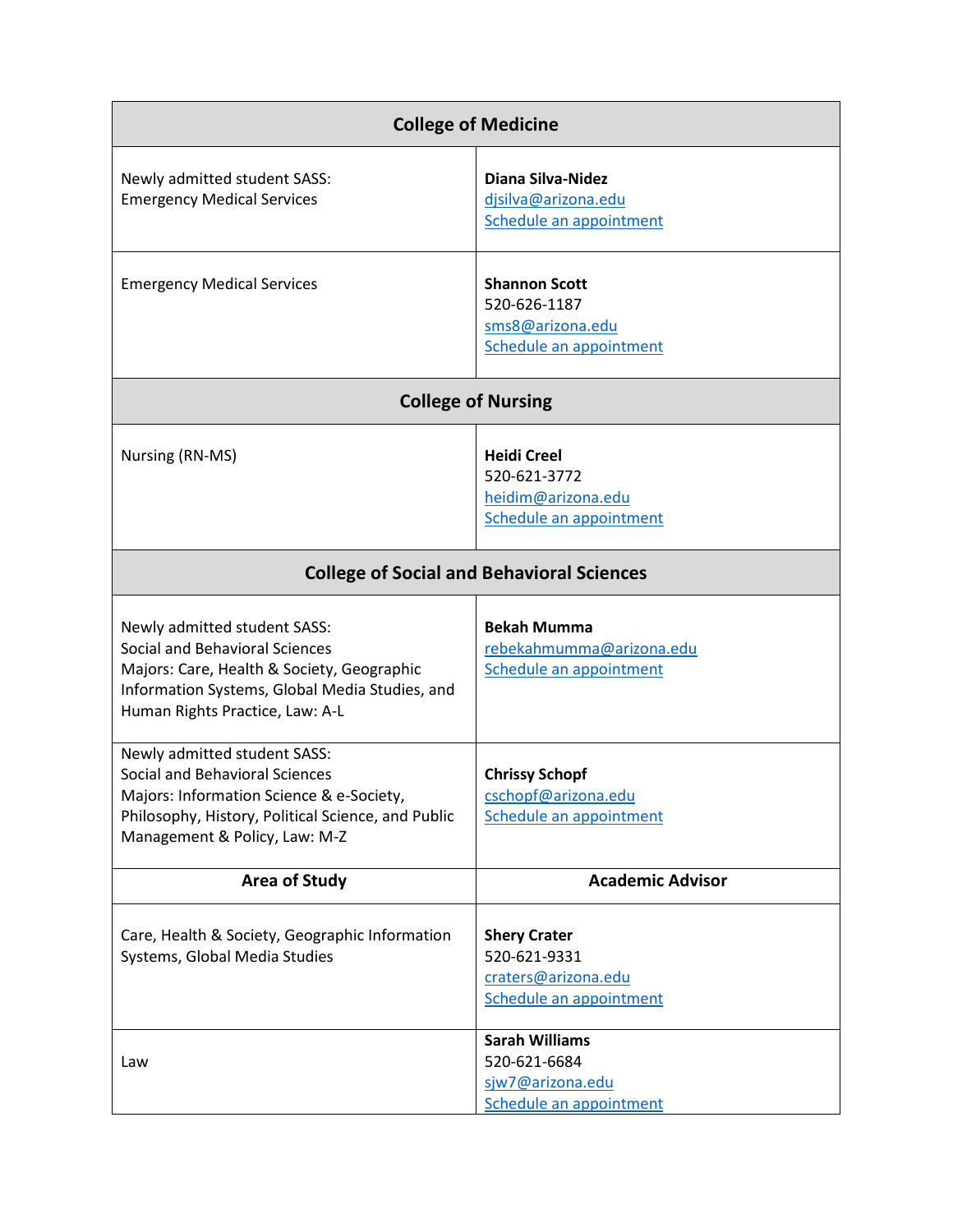| Communication, Political Science, Public<br>Management & Policy          | <b>Emily Bonney</b><br>eburruel@arizona.edu<br>Schedule an appointment                      |
|--------------------------------------------------------------------------|---------------------------------------------------------------------------------------------|
| Human Rights                                                             | Kami Merrifield<br>520-621-1279<br>kmerrifi@arizona.edu<br>Schedule an appointment          |
| Information Science & e-Society, History,<br>Philosophy                  | <b>Meredith Parker</b><br>mvparker@email.arizona.edu<br>Schedule an appointment             |
| <b>College of Science</b>                                                |                                                                                             |
| Newly admitted student SASS: College of Science<br>(PSY, NSCS, EEB: A-I) | <b>Kat Bujard</b><br>katbujard@arizona.edu<br>Schedule an appointment                       |
| Newly admitted student SASS: College of Science<br>$(EEB: J-Z)$          | Diana Silva-Nidez<br>djsilva@arizona.edu<br>Schedule an appointment                         |
| Psychology (A-F)                                                         | <b>Melanie Lipton</b><br>melanielipton@arizona.edu<br>Schedule an appointment               |
| Psychology (G-Z)                                                         | <b>Jamie Ellsworth</b><br>520-621-7447<br>jellsworth@arizona.edu<br>Schedule an appointment |
| Neuroscience & Cognitive Science                                         | <b>Collin Stout</b><br>52-621-0384<br>collinstout@arizona.edu<br>Schedule an appointment    |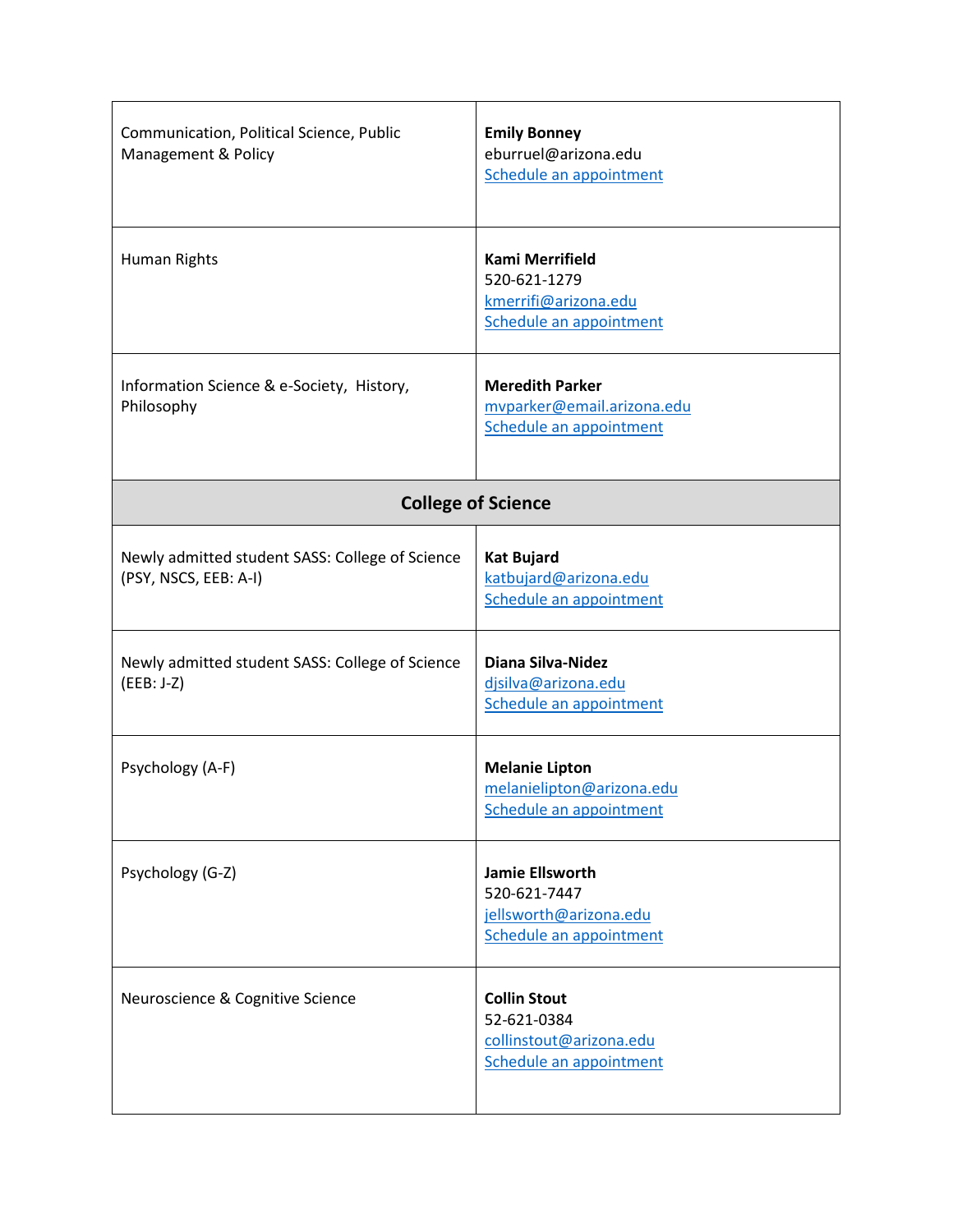| No major selected, College of Science                                            | Raini Wijeweera<br>520-621-8128<br>raini@arizona.edu<br>Schedule an appointment                  |
|----------------------------------------------------------------------------------|--------------------------------------------------------------------------------------------------|
| Cellular & Molecular Biology for Health Careers<br>(Undergraduate Certificate)   | <b>Justin Schneider</b><br>520-621-4342<br>jmschnei@arizona.edu<br>Schedule an appointment       |
| Biology (temporary coverage)                                                     | <b>David McGuiggan</b><br>520-621-5329<br>dmcguigg@arizona.edu<br>Schedule an appointment        |
| <b>Eller College of Management</b>                                               |                                                                                                  |
| Associate Director, Online and Transfer<br>Programs: Eller College of Management | <b>Cassandra Ott-Kocon</b><br>520-621-2505<br>caott@arizona.edu<br>Schedule an appointment       |
| <b>Area of Study</b>                                                             | <b>Academic Advisor</b>                                                                          |
| Pre-Business (A-K)                                                               | <b>Michelle Parker</b><br>520-621-2505<br>michellefarrier@arizona.edu<br>Schedule an appointment |
| Pre-Business (L-M)                                                               | <b>Cindy Kaiser</b><br>520-621-2505<br>cindyk@arizona.edu<br>Schedule an appointment             |
| <b>Business Administration &amp; Accounting</b>                                  | <b>Heather Martin</b><br>520-621-2505<br>heathermmartin@arizona.edu<br>Schedule an appointment   |